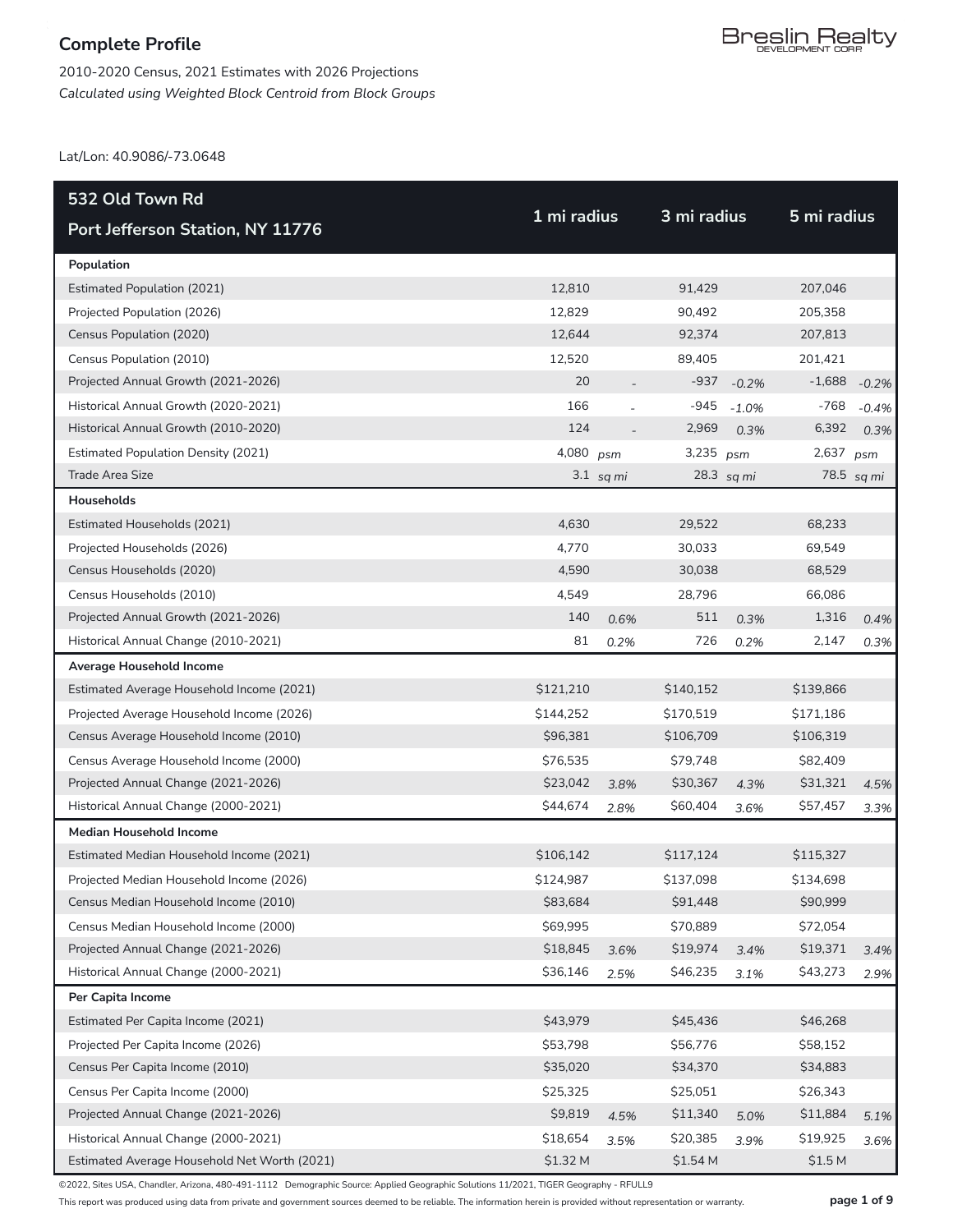2010-2020 Census, 2021 Estimates with 2026 Projections *Calculated using Weighted Block Centroid from Block Groups*

Lat/Lon: 40.9086/-73.0648

| 532 Old Town Rd                               | 1 mi radius              |                          |              | 3 mi radius              |               |              |
|-----------------------------------------------|--------------------------|--------------------------|--------------|--------------------------|---------------|--------------|
| Port Jefferson Station, NY 11776              |                          |                          |              |                          | 5 mi radius   |              |
| <b>Race and Ethnicity</b>                     |                          |                          |              |                          |               |              |
| Total Population (2021)                       | 12,810                   |                          | 91,429       |                          | 207,046       |              |
| White (2021)                                  | 9,604                    | 75.0%                    | 65,167 71.3% |                          | 147,116       | 71.1%        |
| Black or African American (2021)              | 386                      | 3.0%                     | 3,251        | 3.6%                     | 8,642         | 4.2%         |
| American Indian or Alaska Native (2021)       | 49                       | 0.4%                     | 236          | 0.3%                     | 499           | 0.2%         |
| Asian (2021)                                  | 756                      | 5.9%                     | 9,455        | 10.3%                    |               | 22,565 10.9% |
| Hawaiian or Pacific Islander (2021)           | 1                        | $\overline{a}$           | 19           | $\overline{\phantom{a}}$ | 54            |              |
| Other Race (2021)                             | 819                      | 6.4%                     | 5,322        | 5.8%                     | 10,477        | 5.1%         |
| Two or More Races (2021)                      | 1,195                    | 9.3%                     | 7,979        | 8.7%                     | 17,694        | 8.5%         |
| Population < 18 (2021)                        |                          | 2,392 18.7%              | 17,612 19.3% |                          | 38,851 18.8%  |              |
| White Not Hispanic                            | 1,462                    | 61.1%                    | 10,651 60.5% |                          | 23,339        | 60.1%        |
| <b>Black or African American</b>              | 79                       | 3.3%                     | 695          | 3.9%                     | 1,880         | 4.8%         |
| Asian                                         | 145                      | 6.0%                     | 1,219        | 6.9%                     | 2,548         | 6.6%         |
| Other Race Not Hispanic                       | 108                      | 4.5%                     | 999          | 5.7%                     | 2,354         | 6.1%         |
| Hispanic                                      | 599                      | 25.1%                    | 4,048        | 23.0%                    | 8,730         | 22.5%        |
| Not Hispanic or Latino Population (2021)      | 10,531 82.2%             |                          | 76,975 84.2% |                          | 176,522 85.3% |              |
| Not Hispanic White                            |                          | 9,082 86.2%              | 61,563       | 80.0%                    | 139,208       | 78.9%        |
| Not Hispanic Black or African American        | 355                      | 3.4%                     | 3,028        | 3.9%                     | 7,981         | 4.5%         |
| Not Hispanic American Indian or Alaska Native | 11                       | 0.1%                     | 87           | 0.1%                     | 189           | 0.1%         |
| Not Hispanic Asian                            | 745                      | 7.1%                     | 9,345        | 12.1%                    |               | 22,280 12.6% |
| Not Hispanic Hawaiian or Pacific Islander     | $\overline{\phantom{m}}$ | $\overline{a}$           | 12           |                          | 35            |              |
| Not Hispanic Other Race                       | 36                       | 0.3%                     | 497          | 0.6%                     | 1,146         | 0.6%         |
| Not Hispanic Two or More Races                | 301                      | 2.9%                     | 2,443        | 3.2%                     | 5,682         | 3.2%         |
| Hispanic or Latino Population (2021)          | 2,279                    | 17.8%                    | 14,454       | 15.8%                    | 30,524        | 14.7%        |
| Hispanic White                                | 522                      | 22.9%                    | 3,604        | 24.9%                    | 7,908         | 25.9%        |
| Hispanic Black or African American            | 30                       | 1.3%                     | 224          | 1.5%                     | 660           | 2.2%         |
| Hispanic American Indian or Alaska Native     | 38                       | 1.6%                     | 149          | 1.0%                     | 309           | 1.0%         |
| Hispanic Asian                                | $11\,$                   | 0.5%                     | 110          | 0.8%                     | 285           | 0.9%         |
| Hispanic Hawaiian or Pacific Islander         | 1                        | $\overline{\phantom{a}}$ | 8            |                          | 19            |              |
| Hispanic Other Race                           | 783                      | 34.4%                    |              | 4,825 33.4%              |               | 9,331 30.6%  |
| Hispanic Two or More Races                    | 894                      | 39.2%                    | 5,536        | 38.3%                    | 12,012        | 39.4%        |
| Not Hispanic or Latino Population (2020)      | 10,714 84.7%             |                          | 77,786 84.2% |                          | 177,856 85.6% |              |
| Hispanic or Latino Population (2020)          |                          | 1,930 15.3%              | 14,588 15.8% |                          | 29,958        | 14.4%        |
| Not Hispanic or Latino Population (2010)      | 11,094 88.6%             |                          | 79,956 89.4% |                          | 181,831 90.3% |              |
| Hispanic or Latino Population (2010)          | 1,426                    | 11.4%                    | 9,449        | 10.6%                    | 19,590        | 9.7%         |
| Not Hispanic or Latino Population (2026)      | 10,464 81.6%             |                          | 75,632 83.6% |                          | 173,780       | 84.6%        |
| Hispanic or Latino Population (2026)          | 2,365                    | 18.4%                    | 14,860 16.4% |                          | 31,578        | 15.4%        |
| Projected Annual Growth (2021-2026)           | 87                       | 0.8%                     | 406          | 0.6%                     | 1,053         | 0.7%         |
| Historical Annual Growth (2010-2020)          | 504                      | 3.5%                     | 5,139        | 5.4%                     | 10,367        | 5.3%         |

©2022, Sites USA, Chandler, Arizona, 480-491-1112 Demographic Source: Applied Geographic Solutions 11/2021, TIGER Geography - RFULL9

This report was produced using data from private and government sources deemed to be reliable. The information herein is provided without representation or warranty. **page 2 of 9**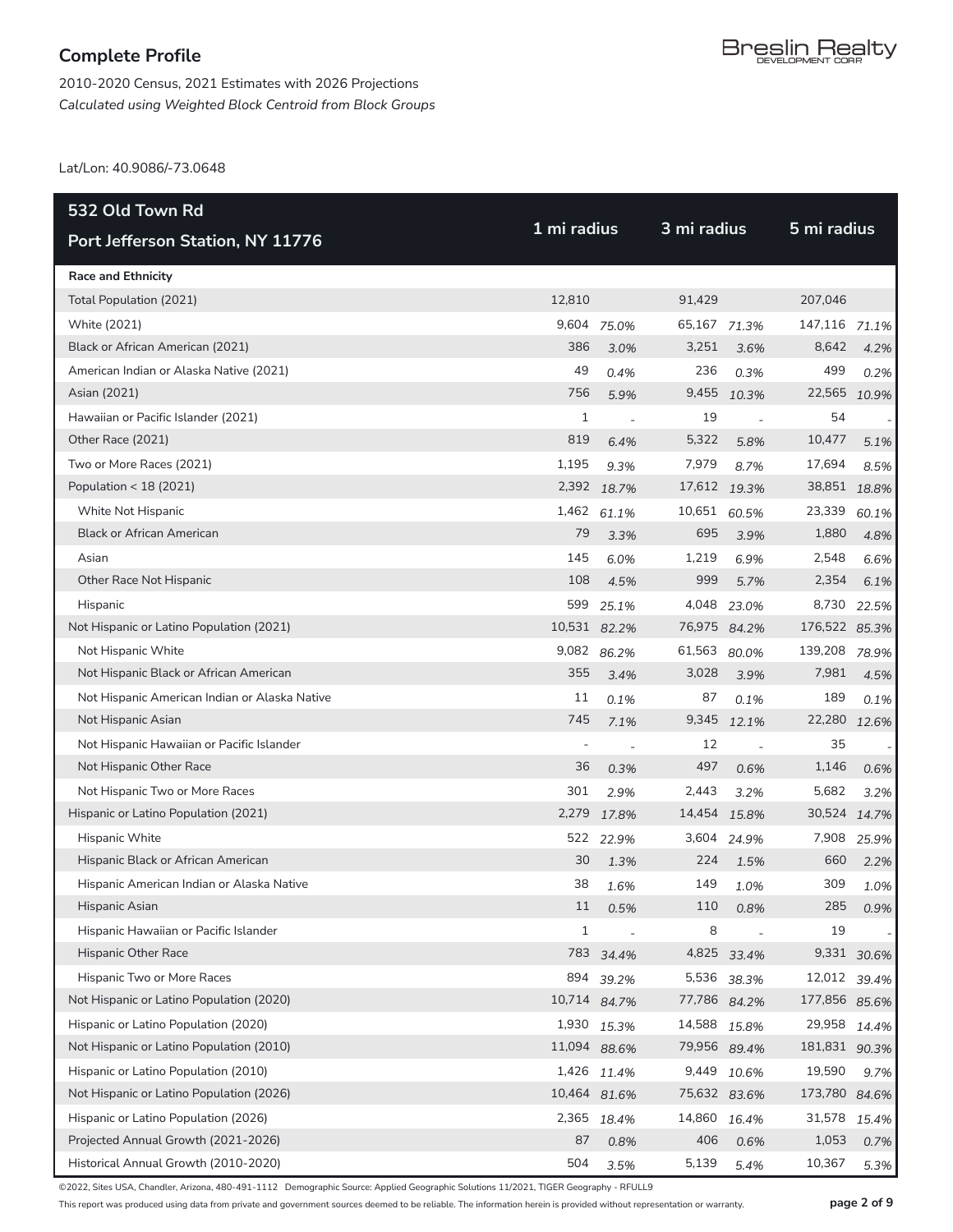2010-2020 Census, 2021 Estimates with 2026 Projections *Calculated using Weighted Block Centroid from Block Groups*

Lat/Lon: 40.9086/-73.0648

| 532 Old Town Rd                        |              |             | 3 mi radius  |             |               |      |
|----------------------------------------|--------------|-------------|--------------|-------------|---------------|------|
| Port Jefferson Station, NY 11776       | 1 mi radius  |             |              |             | 5 mi radius   |      |
| <b>Total Age Distribution (2021)</b>   |              |             |              |             |               |      |
| <b>Total Population</b>                | 12,810       |             | 91,429       |             | 207,046       |      |
| Age Under 5 Years                      | 627          | 4.9%        | 4,277        | 4.7%        | 9,755         | 4.7% |
| Age 5 to 9 Years                       | 647          | 5.1%        | 4,752        | 5.2%        | 10,560        | 5.1% |
| Age 10 to 14 Years                     | 676          | 5.3%        | 5,235        | 5.7%        | 11,281        | 5.4% |
| Age 15 to 19 Years                     | 722          | 5.6%        | 7,111        | 7.8%        | 15,943        | 7.7% |
| Age 20 to 24 Years                     | 793          | 6.2%        | 7,689        | 8.4%        | 18,546        | 9.0% |
| Age 25 to 29 Years                     | 858          | 6.7%        | 5,874        | 6.4%        | 13,510        | 6.5% |
| Age 30 to 34 Years                     | 792          | 6.2%        | 5,252        | 5.7%        | 11,959        | 5.8% |
| Age 35 to 39 Years                     | 745          | 5.8%        | 5,029        | 5.5%        | 11,399        | 5.5% |
| Age 40 to 44 Years                     | 744          | 5.8%        | 5,318        | 5.8%        | 11,625        | 5.6% |
| Age 45 to 49 Years                     | 723          | 5.6%        | 5,528        | 6.0%        | 12,263        | 5.9% |
| Age 50 to 54 Years                     | 832          | 6.5%        | 6,314        | 6.9%        | 14,124        | 6.8% |
| Age 55 to 59 Years                     | 915          | 7.1%        | 6,502        | 7.1%        | 15,103        | 7.3% |
| Age 60 to 64 Years                     | 979          | 7.6%        | 6,577        | 7.2%        | 15,137        | 7.3% |
| Age 65 to 69 Years                     | 896          | 7.0%        | 5,239        | 5.7%        | 11,970        | 5.8% |
| Age 70 to 74 Years                     | 760          | 5.9%        | 4,176        | 4.6%        | 9,271         | 4.5% |
| Age 75 to 79 Years                     | 480          | 3.7%        | 2,694        | 2.9%        | 6,136         | 3.0% |
| Age 80 to 84 Years                     | 284          | 2.2%        | 1,796        | 2.0%        | 3,978         | 1.9% |
| Age 85 Years or Over                   | 339          | 2.6%        | 2,066        | 2.3%        | 4,487         | 2.2% |
| Median Age                             | 42.8         |             | 40.3         |             | 40.5          |      |
| Age 19 Years or Less                   |              | 2,672 20.9% | 21,374 23.4% |             | 47,538 23.0%  |      |
| Age 20 to 64 Years                     |              | 7,379 57.6% | 54,084 59.2% |             | 123,666 59.7% |      |
| Age 65 Years or Over                   |              | 2,758 21.5% | 15,970 17.5% |             | 35,842 17.3%  |      |
| <b>Female Age Distribution (2021)</b>  |              | 51.9%       | 46,326       | 50.7%       | 105,150 50.8% |      |
| Female Population<br>Age Under 5 Years | 6,643<br>306 | 4.6%        | 2,137        | 4.6%        | 4,755         | 4.5% |
| Age 5 to 9 Years                       | 318          | 4.8%        | 2,375        | 5.1%        | 5,160         | 4.9% |
| Age 10 to 14 Years                     | 343          | 5.2%        | 2,533        | 5.5%        | 5,444         | 5.2% |
| Age 15 to 19 Years                     | 349          | 5.3%        | 3,369        | 7.3%        | 7,638         | 7.3% |
| Age 20 to 24 Years                     | 394          | 5.9%        | 3,676        | 7.9%        | 9,054         | 8.6% |
| Age 25 to 29 Years                     | 415          | 6.2%        | 2,776        | 6.0%        | 6,394         | 6.1% |
| Age 30 to 34 Years                     | 398          | 6.0%        | 2,598        | 5.6%        | 5,980         | 5.7% |
| Age 35 to 39 Years                     |              | 359 5.4%    | 2,587        | 5.6%        | 5,842         | 5.6% |
| Age 40 to 44 Years                     | 366          | 5.5%        | 2,678        | 5.8%        | 5,893         | 5.6% |
| Age 45 to 49 Years                     | 353          | 5.3%        | 2,741        | 5.9%        | 6,122         | 5.8% |
| Age 50 to 54 Years                     | 424          | 6.4%        | 3,155        | 6.8%        | 7,109         | 6.8% |
| Age 55 to 59 Years                     | 504          | 7.6%        | 3,404        | 7.3%        | 7,858         | 7.5% |
| Age 60 to 64 Years                     | 537          | 8.1%        | 3,448        | 7.4%        | 7,961         | 7.6% |
| Age 65 to 69 Years                     | 476          | 7.2%        | 2,785        | 6.0%        | 6,242         | 5.9% |
| Age 70 to 74 Years                     | 421          | 6.3%        | 2,269        | 4.9%        | 5,043         | 4.8% |
| Age 75 to 79 Years                     | 292          | 4.4%        | 1,501        | 3.2%        | 3,450         | 3.3% |
| Age 80 to 84 Years                     | 171          | 2.6%        | 994          | 2.1%        | 2,303         | 2.2% |
| Age 85 Years or Over                   | 218          | 3.3%        | 1,301        | 2.8%        | 2,901         | 2.8% |
| Female Median Age                      | 45.1         |             | 42.1         |             | 42.2          |      |
| Age 19 Years or Less                   |              | 1,317 19.8% | 10,414 22.5% |             | 22,997 21.9%  |      |
| Age 20 to 64 Years                     |              | 3,749 56.4% | 27,062 58.4% |             | 62,213 59.2%  |      |
| Age 65 Years or Over                   |              | 1,577 23.7% |              | 8,850 19.1% | 19,939 19.0%  |      |

©2022, Sites USA, Chandler, Arizona, 480-491-1112 Demographic Source: Applied Geographic Solutions 11/2021, TIGER Geography - RFULL9

This report was produced using data from private and government sources deemed to be reliable. The information herein is provided without representation or warranty. **page 3 of 9**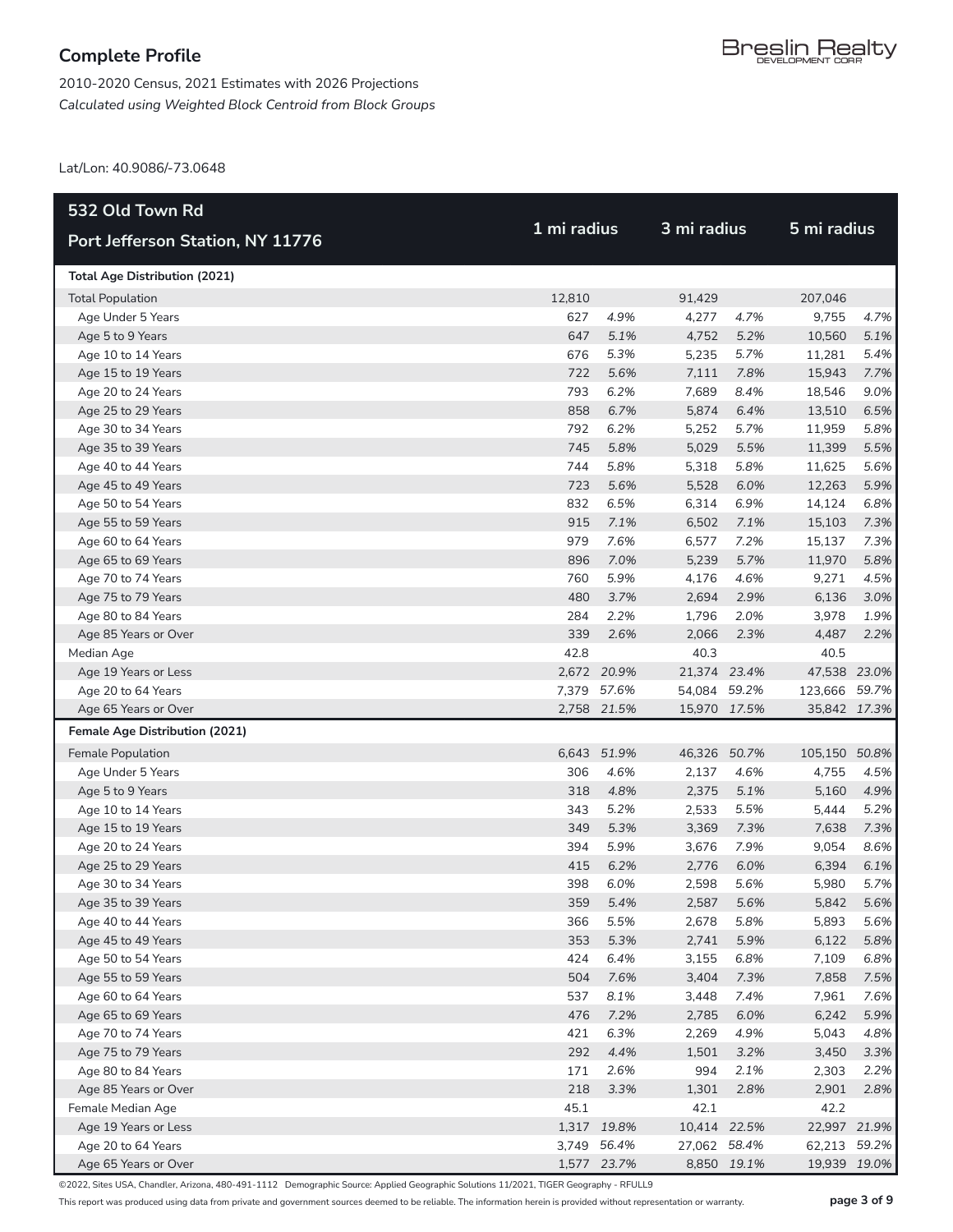2010-2020 Census, 2021 Estimates with 2026 Projections *Calculated using Weighted Block Centroid from Block Groups*

Lat/Lon: 40.9086/-73.0648

| 532 Old Town Rd                          |      |                       |              | 3 mi radius           |               |                      |
|------------------------------------------|------|-----------------------|--------------|-----------------------|---------------|----------------------|
| Port Jefferson Station, NY 11776         |      | 1 mi radius           |              |                       | 5 mi radius   |                      |
| Male Age Distribution (2021)             |      |                       |              |                       |               |                      |
| Male Population                          |      | 6,167 48.1%           | 45,103 49.3% |                       | 101,896 49.2% |                      |
| Age Under 5 Years                        | 321  | 5.2%                  | 2,140        | 4.7%                  | 5,000         | 4.9%                 |
| Age 5 to 9 Years                         | 329  | 5.3%                  | 2,377        | 5.3%                  | 5,400         | 5.3%                 |
| Age 10 to 14 Years                       | 333  | 5.4%                  | 2,702        | 6.0%                  | 5,837         | 5.7%                 |
| Age 15 to 19 Years                       | 373  | 6.1%                  | 3,742        | 8.3%                  | 8,305         | 8.2%                 |
| Age 20 to 24 Years                       | 399  | 6.5%                  | 4,013        | 8.9%                  | 9,492         | 9.3%                 |
| Age 25 to 29 Years                       | 443  | 7.2%                  | 3,098        | 6.9%                  | 7,116         | 7.0%                 |
| Age 30 to 34 Years                       | 394  | 6.4%                  | 2,654        | 5.9%                  | 5,979         | 5.9%                 |
| Age 35 to 39 Years                       | 386  | 6.3%                  | 2,442        | 5.4%                  | 5,557         | 5.5%                 |
| Age 40 to 44 Years                       | 378  | 6.1%                  | 2,641        | 5.9%                  | 5,732         | 5.6%                 |
| Age 45 to 49 Years                       | 370  | 6.0%                  | 2,788        | 6.2%                  | 6,141         | 6.0%                 |
| Age 50 to 54 Years                       | 409  | 6.6%                  | 3,160        | 7.0%                  | 7,015         | 6.9%                 |
| Age 55 to 59 Years                       | 411  | 6.7%                  | 3,098        | 6.9%                  | 7,245         | 7.1%                 |
| Age 60 to 64 Years                       | 442  | 7.2%                  | 3,129        | 6.9%                  | 7,176         | 7.0%                 |
| Age 65 to 69 Years                       | 420  | 6.8%                  | 2,453        | 5.4%                  | 5,727         | 5.6%                 |
| Age 70 to 74 Years                       | 339  | 5.5%                  | 1,907        | 4.2%                  | 4,228         | 4.1%                 |
| Age 75 to 79 Years                       | 188  | 3.0%                  | 1,193        | 2.6%                  | 2,686         | 2.6%                 |
| Age 80 to 84 Years                       | 113  | 1.8%                  | 802          | 1.8%                  | 1,675         | 1.6%                 |
| Age 85 Years or Over                     | 121  | 2.0%                  | 765          | 1.7%                  | 1,586         | 1.6%                 |
| Male Median Age                          | 40.3 |                       | 38.4         |                       | 38.8          |                      |
| Age 19 Years or Less                     |      | 1,355 22.0%           | 10,961 24.3% |                       | 24,541 24.1%  |                      |
| Age 20 to 64 Years                       |      | 3,630 58.9%           | 27,022 59.9% |                       | 61,453 60.3%  |                      |
| Age 65 Years or Over                     |      | 1,181 19.2%           |              | 7,120 15.8%           | 15,903 15.6%  |                      |
| Males per 100 Females (2021)             |      |                       |              |                       |               |                      |
| <b>Overall Comparison</b>                | 93   |                       | 97           |                       | 97            |                      |
| Age Under 5 Years                        |      | 105 51.1%             | 100          | 50.0%                 |               | 105 51.3%            |
| Age 5 to 9 Years                         |      | 103 50.8%             | 100          | 50.0%                 |               | 105 51.1%            |
| Age 10 to 14 Years                       |      | 97 49.2%              |              | 107 51.6%             |               | 107 51.7%            |
| Age 15 to 19 Years                       |      | 107 51.7%             |              | 111 52.6%             |               | 109 52.1%            |
| Age 20 to 24 Years                       |      | 101 50.3%             |              | 109 52.2%             |               | 105 51.2%            |
| Age 25 to 29 Years                       |      | 107 51.7%             |              | 112 52.7%             |               | 111 52.7%            |
| Age 30 to 34 Years                       |      | 99 49.7%              |              | 102 50.5%             |               | 100 50.0%            |
| Age 35 to 39 Years                       |      | 108 51.8%             |              | 94 48.6%              |               | 95 48.7%             |
| Age 40 to 44 Years                       |      | 103 50.8%             |              | 99 49.7%              |               | 97 49.3%             |
| Age 45 to 49 Years<br>Age 50 to 54 Years |      | 105 51.2%<br>96 49.1% |              | 102 50.4%             |               | 100 50.1%            |
| Age 55 to 59 Years                       |      | 81 44.9%              |              | 100 50.0%<br>91 47.6% |               | 99 49.7%<br>92 48.0% |
| Age 60 to 64 Years                       |      | 82 45.1%              |              | 91 47.6%              |               | 90 47.4%             |
| Age 65 to 69 Years                       |      | 88 46.9%              |              | 88 46.8%              |               | 92 47.8%             |
| Age 70 to 74 Years                       |      | 81 44.6%              |              | 84 45.7%              |               | 84 45.6%             |
| Age 75 to 79 Years                       |      | 64 39.2%              |              | 79 44.3%              |               | 78 43.8%             |
| Age 80 to 84 Years                       |      | 66 39.9%              |              | 81 44.6%              |               | 73 42.1%             |
| Age 85 Years or Over                     |      | 56 35.7%              |              | 59 37.0%              |               | 55 35.4%             |
| Age 19 Years or Less                     |      | 103 50.7%             |              | 105 51.3%             |               | 107 51.6%            |
| Age 20 to 39 Years                       |      | 104 50.9%             |              | 105 51.2%             |               | 103 50.8%            |
| Age 40 to 64 Years                       |      | 92 47.9%              |              | 96 49.0%              |               | 95 48.8%             |
| Age 65 Years or Over                     |      | 75 42.8%              |              | 80 44.6%              |               | 80 44.4%             |

©2022, Sites USA, Chandler, Arizona, 480-491-1112 Demographic Source: Applied Geographic Solutions 11/2021, TIGER Geography - RFULL9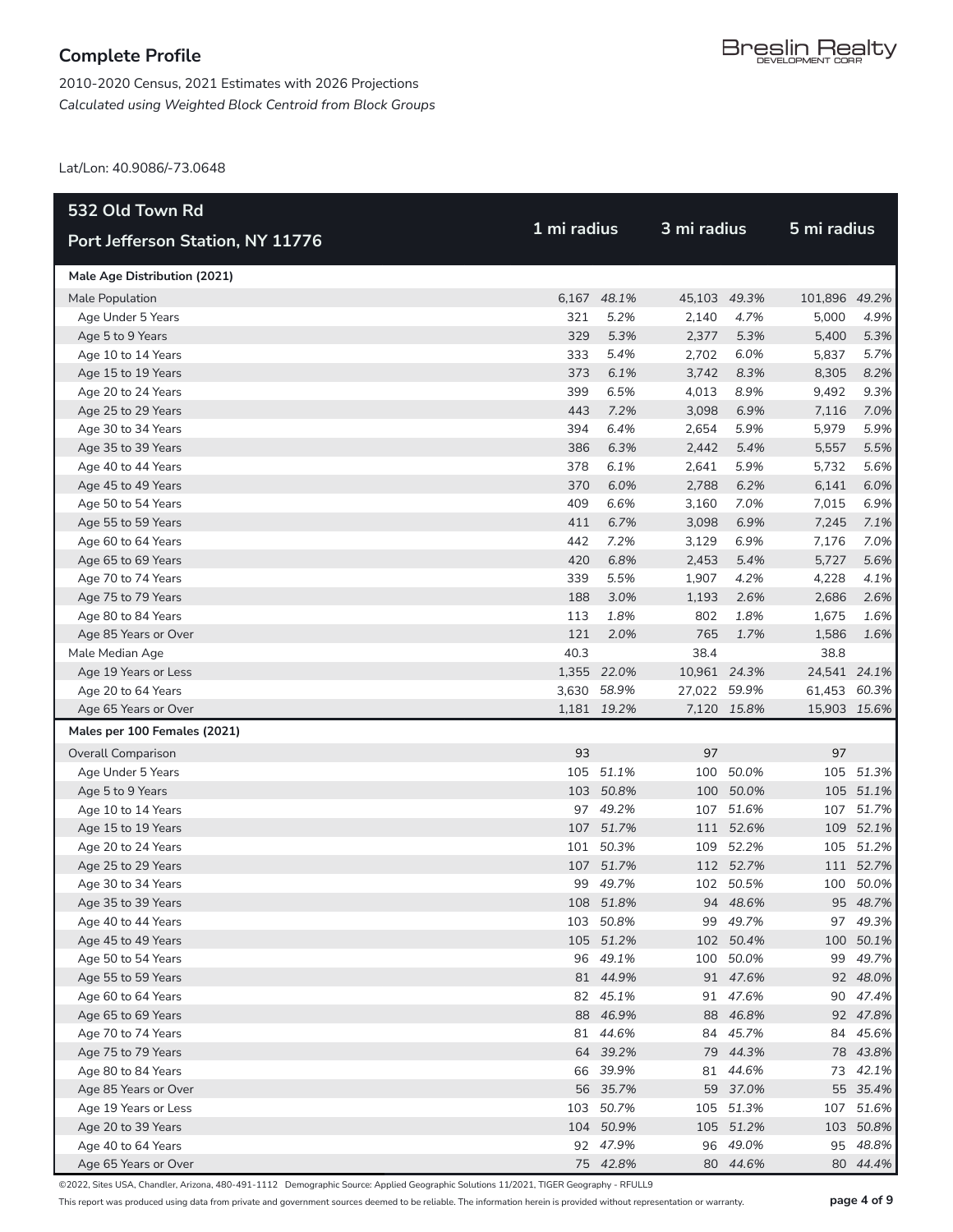2010-2020 Census, 2021 Estimates with 2026 Projections *Calculated using Weighted Block Centroid from Block Groups*

Lat/Lon: 40.9086/-73.0648

| 532 Old Town Rd                              |              |             |              | 3 mi radius |               |              |  |
|----------------------------------------------|--------------|-------------|--------------|-------------|---------------|--------------|--|
| Port Jefferson Station, NY 11776             | 1 mi radius  |             |              |             | 5 mi radius   |              |  |
| Household Type (2021)                        |              |             |              |             |               |              |  |
| <b>Total Households</b>                      | 4,630        |             | 29,522       |             | 68,233        |              |  |
| Households with Children                     |              | 1,469 31.7% | 10,209 34.6% |             | 22,712 33.3%  |              |  |
| Average Household Size                       | 2.7          |             | 2.9          |             | 2.9           |              |  |
| Household Density per Square Mile            | 1,475        |             | 1,045        |             | 869           |              |  |
| <b>Population Family</b>                     | 10,999 85.9% |             | 77,150 84.4% |             | 172,398 83.3% |              |  |
| Population Non-Family                        |              | 1,617 12.6% |              | 9,229 10.1% | 22,214 10.7%  |              |  |
| <b>Population Group Quarters</b>             | 194          | 1.5%        | 5,051        | 5.5%        | 12,435        | 6.0%         |  |
| <b>Family Households</b>                     |              | 3,335 72.0% | 22,504 76.2% |             | 51,137 74.9%  |              |  |
| Married Couple Households                    |              | 2,677 80.3% | 18,290 81.3% |             | 41,611 81.4%  |              |  |
| Other Family Households with Children        |              | 658 19.7%   |              | 4,214 18.7% |               | 9,526 18.6%  |  |
| Family Households with Children              |              | 1,460 43.8% | 10,146 45.1% |             | 22,552 44.1%  |              |  |
| Married Couple with Children                 |              | 1,168 80.0% |              | 8,056 79.4% | 17,864 79.2%  |              |  |
| Other Family Households with Children        |              | 292 20.0%   |              | 2,090 20.6% |               | 4,688 20.8%  |  |
| Family Households No Children                |              | 1,875 56.2% | 12,358 54.9% |             | 28,586 55.9%  |              |  |
| Married Couple No Children                   |              | 1,509 80.5% | 10,234 82.8% |             | 23,747 83.1%  |              |  |
| Other Family Households No Children          |              | 366 19.5%   |              | 2,124 17.2% |               | 4,839 16.9%  |  |
| Non-Family Households                        |              | 1,295 28.0% |              | 7,018 23.8% | 17,096 25.1%  |              |  |
| Non-Family Households with Children          | 9            | 0.7%        | 64           | 0.9%        | 161           | 0.9%         |  |
| Non-Family Households No Children            | 1,286        | 99.3%       | 6,954        | 99.1%       | 16,935 99.1%  |              |  |
| Average Family Household Size                | 3.3          |             | 3.4          |             | 3.4           |              |  |
| Average Family Income                        | \$136,506    |             | \$159,052    |             | \$159,711     |              |  |
| Median Family Income                         | \$129,083    |             | \$139,011    |             | \$137,928     |              |  |
| Average Non-Family Household Size            | 1.2          |             | 1.3          |             | 1.3           |              |  |
| Marital Status (2021)                        |              |             |              |             |               |              |  |
| Population Age 15 Years or Over              | 10,860       |             | 77,165       |             | 175,450       |              |  |
| Never Married                                |              | 3,126 28.8% | 25,644 33.2% |             | 59,581 34.0%  |              |  |
| <b>Currently Married</b>                     |              | 5,682 52.3% | 38,091 49.4% |             | 84,379 48.1%  |              |  |
| <b>Previously Married</b>                    |              | 2,052 18.9% | 13,430 17.4% |             | 31,491 17.9%  |              |  |
| Separated                                    |              | 280 13.6%   |              | 2,764 20.6% |               | 6,964 22.1%  |  |
| Widowed                                      |              | 862 42.0%   |              | 4,730 35.2% | 10,417 33.1%  |              |  |
| Divorced                                     |              | 910 44.3%   |              | 5,935 44.2% |               | 14,110 44.8% |  |
| <b>Educational Attainment (2021)</b>         |              |             |              |             |               |              |  |
| Adult Population Age 25 Years or Over        | 9,345        |             | 62,366       |             | 140,962       |              |  |
| Elementary (Grade Level 0 to 8)              | 304          | 3.3%        | 1,681        | 2.7%        | 3,507         | 2.5%         |  |
| Some High School (Grade Level 9 to 11)       | 441          | 4.7%        | 2,749        | 4.4%        | 5,613         | 4.0%         |  |
| High School Graduate                         |              | 2,246 24.0% | 14,639 23.5% |             | 33,678 23.9%  |              |  |
| Some College                                 |              | 1,587 17.0% | 10,837 17.4% |             |               | 24,675 17.5% |  |
| Associate Degree Only                        |              | 945 10.1%   |              | 6,406 10.3% | 14,917 10.6%  |              |  |
| <b>Bachelor Degree Only</b>                  |              | 2,033 21.8% | 13,000 20.8% |             | 30,030 21.3%  |              |  |
| <b>Graduate Degree</b>                       |              | 1,788 19.1% | 13,054 20.9% |             | 28,542 20.2%  |              |  |
| Any College (Some College or Higher)         |              | 6,353 68.0% | 43,298 69.4% |             | 98,163 69.6%  |              |  |
| College Degree + (Bachelor Degree or Higher) |              | 3,821 40.9% | 26,055 41.8% |             |               | 58,572 41.6% |  |

©2022, Sites USA, Chandler, Arizona, 480-491-1112 Demographic Source: Applied Geographic Solutions 11/2021, TIGER Geography - RFULL9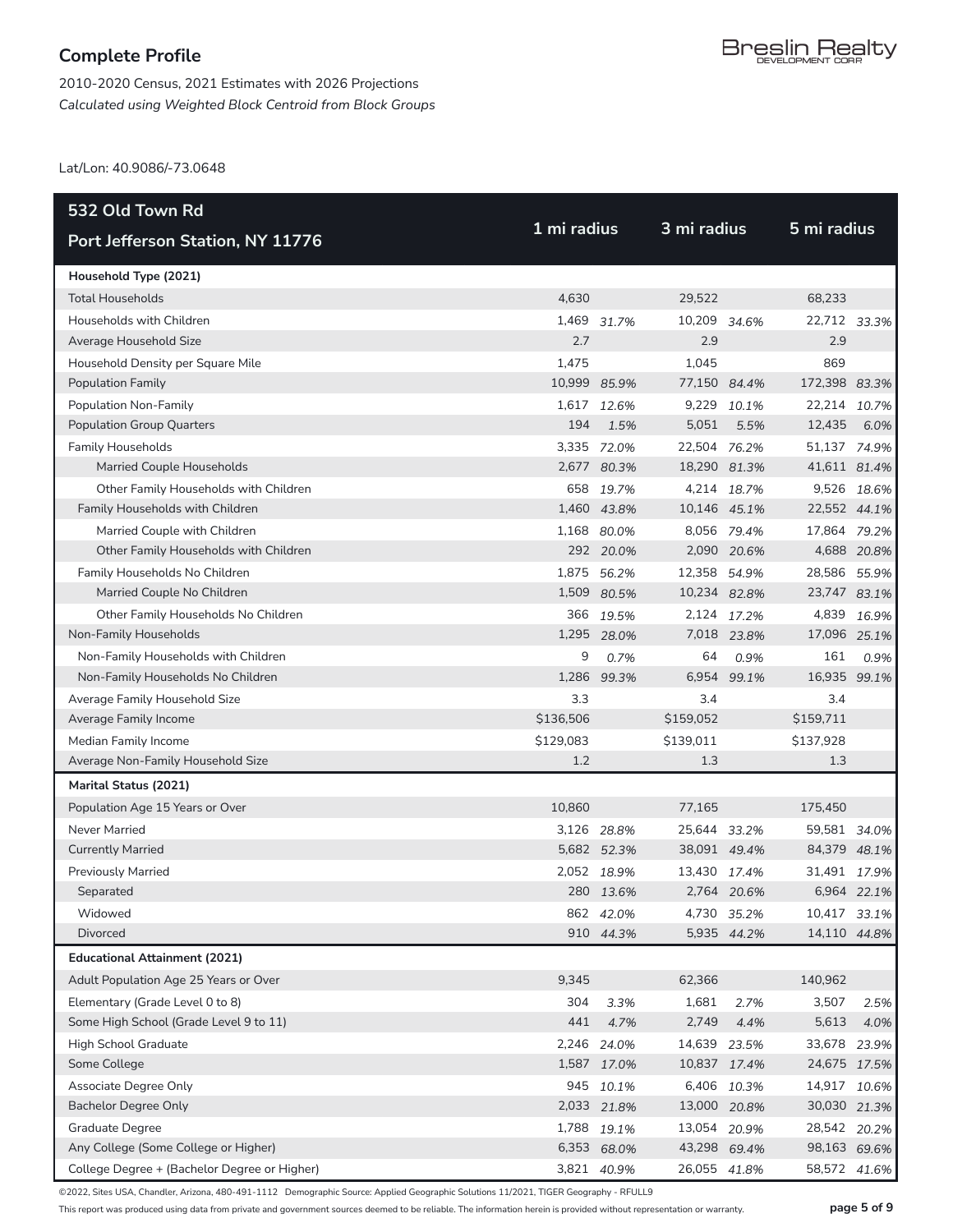2010-2020 Census, 2021 Estimates with 2026 Projections *Calculated using Weighted Block Centroid from Block Groups*

Lat/Lon: 40.9086/-73.0648

| 532 Old Town Rd                                |             |             | 3 mi radius  |             |               |             |
|------------------------------------------------|-------------|-------------|--------------|-------------|---------------|-------------|
| Port Jefferson Station, NY 11776               | 1 mi radius |             |              |             | 5 mi radius   |             |
| Housing                                        |             |             |              |             |               |             |
| Total Housing Units (2021)                     | 4,750       |             | 30,147       |             | 70,054        |             |
| Total Housing Units (2020)                     | 4,701       |             | 30,649       |             | 70,250        |             |
| Historical Annual Growth (2020-2021)           | 49          |             | $-502$       |             | $-196$        |             |
| Housing Units Occupied (2021)                  |             | 4,630 97.5% | 29,522 97.9% |             | 68,233 97.4%  |             |
| Housing Units Owner-Occupied                   |             | 3,801 82.1% | 24,195 82.0% |             | 55,164 80.8%  |             |
| Housing Units Renter-Occupied                  |             | 830 17.9%   |              | 5,327 18.0% | 13,069 19.2%  |             |
| Housing Units Vacant (2021)                    | 119         | 2.5%        | 624          | 2.1%        | 1,821         | 2.6%        |
| Household Size (2021)                          |             |             |              |             |               |             |
| <b>Total Households</b>                        | 4,630       |             | 29,522       |             | 68,233        |             |
| 1 Person Households                            |             | 1,082 23.4% |              | 5,575 18.9% | 13,635 20.0%  |             |
| 2 Person Households                            |             | 1,437 31.0% |              | 8,408 28.5% | 20,289 29.7%  |             |
| 3 Person Households                            |             | 744 16.1%   |              | 5,300 18.0% | 12,108 17.7%  |             |
| 4 Person Households                            |             | 780 16.8%   |              | 5,716 19.4% | 12,501 18.3%  |             |
| 5 Person Households                            | 339         | 7.3%        | 2,794        | 9.5%        | 6,089         | 8.9%        |
| 6 Person Households                            | 149         | 3.2%        | 1,028        | 3.5%        | 2,203         | 3.2%        |
| 7 or More Person Households                    | 100         | 2.2%        | 701          | 2.4%        | 1,408         | 2.1%        |
| Household Income Distribution (2021)           |             |             |              |             |               |             |
| HH Income \$200,000 or More                    |             | 789 17.0%   |              | 6,263 21.2% | 14,216 20.8%  |             |
| HH Income \$150,000 to \$199,999               |             | 586 12.7%   |              | 3,971 13.5% |               | 8,470 12.4% |
| HH Income \$125,000 to \$149,999               |             | 485 10.5%   |              | 3,167 10.7% | 6,672         | 9.8%        |
| HH Income \$100,000 to \$124,999               |             | 627 13.5%   |              | 3,701 12.5% |               | 8,149 11.9% |
| HH Income \$75,000 to \$99,999                 |             | 581 12.6%   |              | 3,504 11.9% |               | 8,660 12.7% |
| HH Income \$50,000 to \$74,999                 |             | 577 12.5%   |              | 3,650 12.4% |               | 9,103 13.3% |
| HH Income \$35,000 to \$49,999                 | 322         | 7.0%        | 1,879        | 6.4%        | 4,532         | 6.6%        |
| HH Income \$25,000 to \$34,999                 | 221         | 4.8%        | 1,198        | 4.1%        | 2,977         | 4.4%        |
| HH Income \$15,000 to \$24,999                 | 279         | 6.0%        | 1,052        | 3.6%        | 2,546         | 3.7%        |
| HH Income \$10,000 to \$14,999                 | 72          | 1.5%        | 404          | 1.4%        | 1,082         | 1.6%        |
| HH Income Under \$10,000                       | 92          | 2.0%        | 732          | 2.5%        | 1,826         | 2.7%        |
| Household Vehicles (2021)                      |             |             |              |             |               |             |
| Households 0 Vehicles Available                | 232         | 5.0%        | 1,511        | 5.1%        | 3,833         | 5.6%        |
| Households 1 Vehicle Available                 |             | 1,447 31.3% |              | 7,355 24.9% | 18,729 27.4%  |             |
| Households 2 Vehicles Available                |             | 1,779 38.4% | 11,737 39.8% |             | 26,225 38.4%  |             |
| Households 3 or More Vehicles Available        |             | 1,172 25.3% |              | 8,920 30.2% | 19,447 28.5%  |             |
| Total Vehicles Available                       | 9.208       |             | 62,461       |             | 139.250       |             |
| Average Vehicles per Household                 | 2.0         |             | 2.1          |             | 2.0           |             |
| Owner-Occupied Household Vehicles              |             | 8,174 88.8% | 55,666 89.1% |             | 121,620 87.3% |             |
| Average Vehicles per Owner-Occupied Household  | 2.2         |             | 2.3          |             | 2.2           |             |
| Renter-Occupied Household Vehicles             |             | 1,033 11.2% |              | 6,795 10.9% | 17,630 12.7%  |             |
| Average Vehicles per Renter-Occupied Household | 1.2         |             | 1.3          |             | 1.3           |             |
| Travel Time (2021)                             |             |             |              |             |               |             |
| Worker Base Age 16 years or Over               | 5,889       |             | 44,527       |             | 100,697       |             |
| Travel to Work in 14 Minutes or Less           |             | 896 15.2%   |              | 8,947 20.1% | 19,107 19.0%  |             |
| Travel to Work in 15 to 29 Minutes             |             | 1,679 28.5% | 13,365 30.0% |             | 30,545 30.3%  |             |
| Travel to Work in 30 to 59 Minutes             |             | 2,198 37.3% | 13,612 30.6% |             | 31,328 31.1%  |             |
| Travel to Work in 60 Minutes or More           |             | 934 15.9%   |              | 7,162 16.1% | 15,844 15.7%  |             |
| Work at Home                                   | 182         | 3.1%        | 1,440        | 3.2%        | 3,874         | 3.8%        |
| Average Minutes Travel to Work                 | 30.1        |             | 26.6         |             | 27.2          |             |

©2022, Sites USA, Chandler, Arizona, 480-491-1112 Demographic Source: Applied Geographic Solutions 11/2021, TIGER Geography - RFULL9

This report was produced using data from private and government sources deemed to be reliable. The information herein is provided without representation or warranty. **page 6 of 9**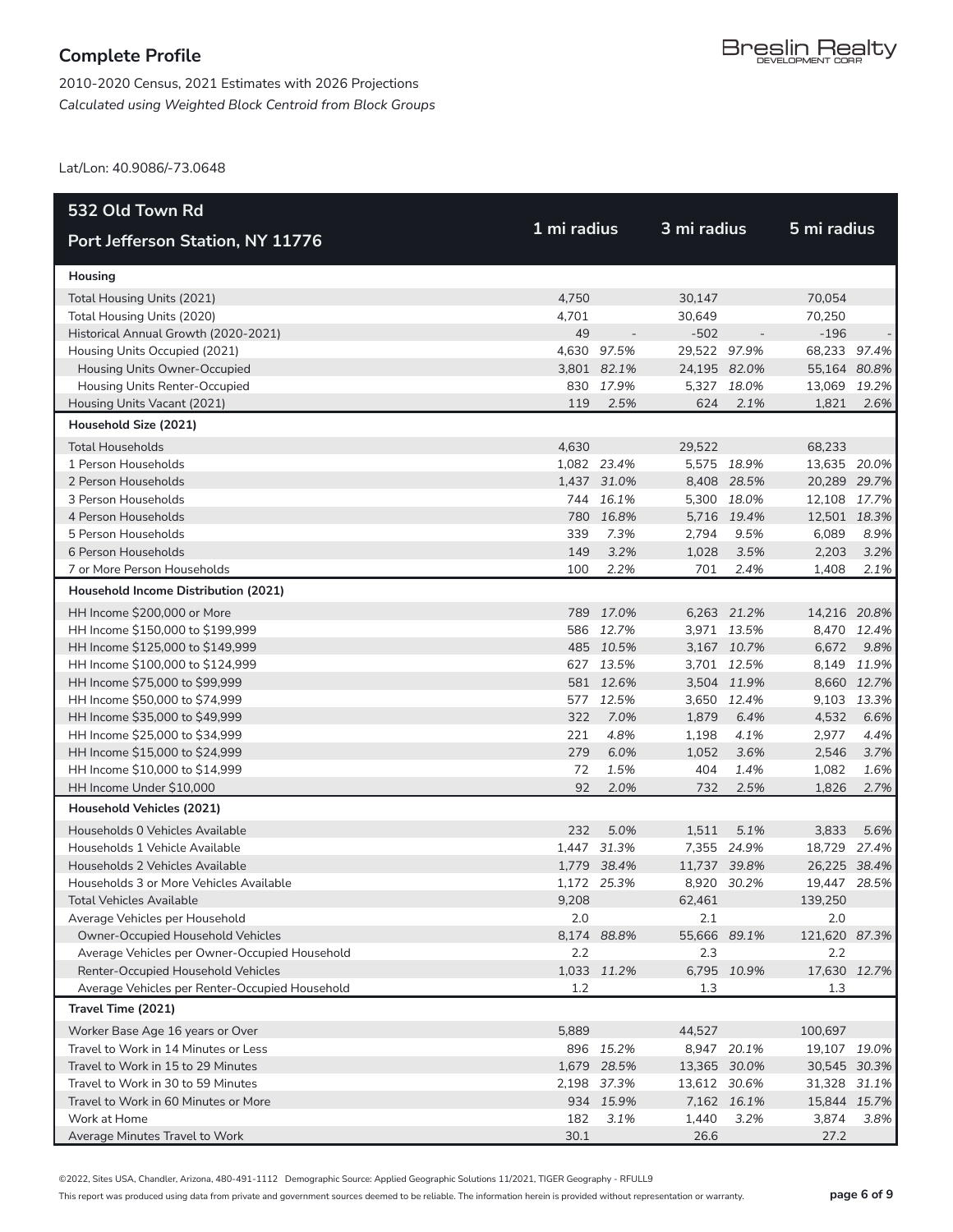2010-2020 Census, 2021 Estimates with 2026 Projections *Calculated using Weighted Block Centroid from Block Groups*

Lat/Lon: 40.9086/-73.0648

| 532 Old Town Rd                                |               |                          | 3 mi radius  |                          |              |             |  |
|------------------------------------------------|---------------|--------------------------|--------------|--------------------------|--------------|-------------|--|
| Port Jefferson Station, NY 11776               | 1 mi radius   |                          |              |                          | 5 mi radius  |             |  |
| Transportation To Work (2021)                  |               |                          |              |                          |              |             |  |
| Worker Base Age 16 years or Over               | 5,889         |                          | 44,527       |                          | 100,697      |             |  |
| Drive to Work Alone                            |               | 4,781 81.2%              | 35,779 80.4% |                          | 79,625 79.1% |             |  |
| Drive to Work in Carpool                       | 493           | 8.4%                     | 3,085        | 6.9%                     | 6,842        | 6.8%        |  |
| Travel to Work by Public Transportation        | 358           | 6.1%                     | 2,877        | 6.5%                     | 6,493        | 6.4%        |  |
| Drive to Work on Motorcycle                    | 6             |                          | 10           |                          | 30           |             |  |
| Bicycle to Work                                | 4             | $\overline{\phantom{a}}$ | 105          | 0.2%                     | 349          | 0.3%        |  |
| Walk to Work                                   | 13            | 0.2%                     | 992          | 2.2%                     | 2,859        | 2.8%        |  |
| Other Means                                    | 53            | 0.9%                     | 238          | 0.5%                     | 626          | 0.6%        |  |
| Work at Home                                   | 182           | 3.1%                     | 1,440        | 3.2%                     | 3,874        | 3.8%        |  |
| Daytime Demographics (2021)                    |               |                          |              |                          |              |             |  |
| <b>Total Businesses</b>                        | 352           |                          | 3,076        |                          | 6,768        |             |  |
| <b>Total Employees</b>                         | 4,650         |                          | 28.486       |                          | 56,518       |             |  |
| Company Headquarter Businesses                 | $\mathcal{I}$ | 2.1%                     | 130          | 4.2%                     | 286          | 4.2%        |  |
| Company Headquarter Employees                  |               | 592 12.7%                |              | 4,892 17.2%              |              | 7,162 12.7% |  |
| <b>Employee Population per Business</b>        | 13.2 to 1     |                          |              | 9.3 to 1                 |              | 8.4 to 1    |  |
| <b>Residential Population per Business</b>     | 36.4 to 1     |                          | 29.7 to 1    |                          | 30.6 to 1    |             |  |
| Adj. Daytime Demographics Age 16 Years or Over | 9.445         |                          | 59,902       |                          | 128,665      |             |  |
| <b>Labor Force</b>                             |               |                          |              |                          |              |             |  |
| Labor Population Age 16 Years or Over (2021)   | 10,709        |                          | 75,997       |                          | 172,965      |             |  |
| Labor Force Total Males (2021)                 |               | 5,103 47.7%              | 37,283 49.1% |                          | 84,386 48.8% |             |  |
| Male Civilian Employed                         |               | 3,068 60.1%              |              | 23,534 63.1%             | 52,784 62.6% |             |  |
| Male Civilian Unemployed                       | 257           | 5.0%                     | 1,913        | 5.1%                     | 4,355        | 5.2%        |  |
| Males in Armed Forces                          | 20            | 0.4%                     | 22           | $\overline{\phantom{a}}$ | 47           |             |  |
| Males Not in Labor Force                       |               | 1,758 34.4%              | 11,815 31.7% |                          | 27,200 32.2% |             |  |
| Labor Force Total Females (2021)               |               | 5,605 52.3%              |              | 38,714 50.9%             | 88,579 51.2% |             |  |
| Female Civilian Employed                       | 2,821         | 50.3%                    | 20,993       | 54.2%                    | 47,914       | 54.1%       |  |
| Female Civilian Unemployed                     | 126           | 2.2%                     | 1,103        | 2.8%                     | 2,595        | 2.9%        |  |
| <b>Females in Armed Forces</b>                 | 4             | $\overline{\phantom{a}}$ | 32           | $\overline{\phantom{a}}$ | 73           |             |  |
| Females Not in Labor Force                     | 2,655         | 47.4%                    | 16,586       | 42.8%                    | 37,996 42.9% |             |  |
| Unemployment Rate                              | 383           | 3.6%                     | 3,015        | 4.0%                     | 6,950        | 4.0%        |  |
| Occupation (2021)                              |               |                          |              |                          |              |             |  |
| Occupation Population Age 16 Years or Over     | 5,889         |                          | 44,527       |                          | 100,697      |             |  |
| <b>Occupation Total Males</b>                  |               | 3,068 52.1%              | 23,534 52.9% |                          | 52,784 52.4% |             |  |
| <b>Occupation Total Females</b>                |               | 2,821 47.9%              |              | 20,993 47.1%             | 47,914 47.6% |             |  |
| Management, Business, Financial Operations     | 738           | $\overline{\phantom{a}}$ |              | 6,543 14.7%              | 15,409 15.3% |             |  |
| Professional, Related                          |               | 1,958 33.2%              |              | 14,567 32.7%             | 31,704 31.5% |             |  |
| Service                                        | 929           | 15.8%                    |              | 7,546 16.9%              | 16,355 16.2% |             |  |
| Sales, Office                                  |               | 1,285 21.8%              |              | 9,176 20.6%              | 21,615 21.5% |             |  |
| Farming, Fishing, Forestry                     |               | $\overline{\phantom{a}}$ | 23           | $\overline{\phantom{a}}$ | 42           |             |  |
| Construction, Extraction, Maintenance          | 418           | 7.1%                     | 3,304        | 7.4%                     | 7,593        | 7.5%        |  |
| Production, Transport, Material Moving         | 562           | 9.5%                     | 3,367        | 7.6%                     | 7,980        | 7.9%        |  |
| <b>White Collar Workers</b>                    |               | 3,981 67.6%              |              | 30,286 68.0%             | 68,728 68.3% |             |  |
| <b>Blue Collar Workers</b>                     |               | 1,909 32.4%              | 14,241 32.0% |                          | 31,970 31.7% |             |  |

©2022, Sites USA, Chandler, Arizona, 480-491-1112 Demographic Source: Applied Geographic Solutions 11/2021, TIGER Geography - RFULL9

This report was produced using data from private and government sources deemed to be reliable. The information herein is provided without representation or warranty. **page 7 of 9**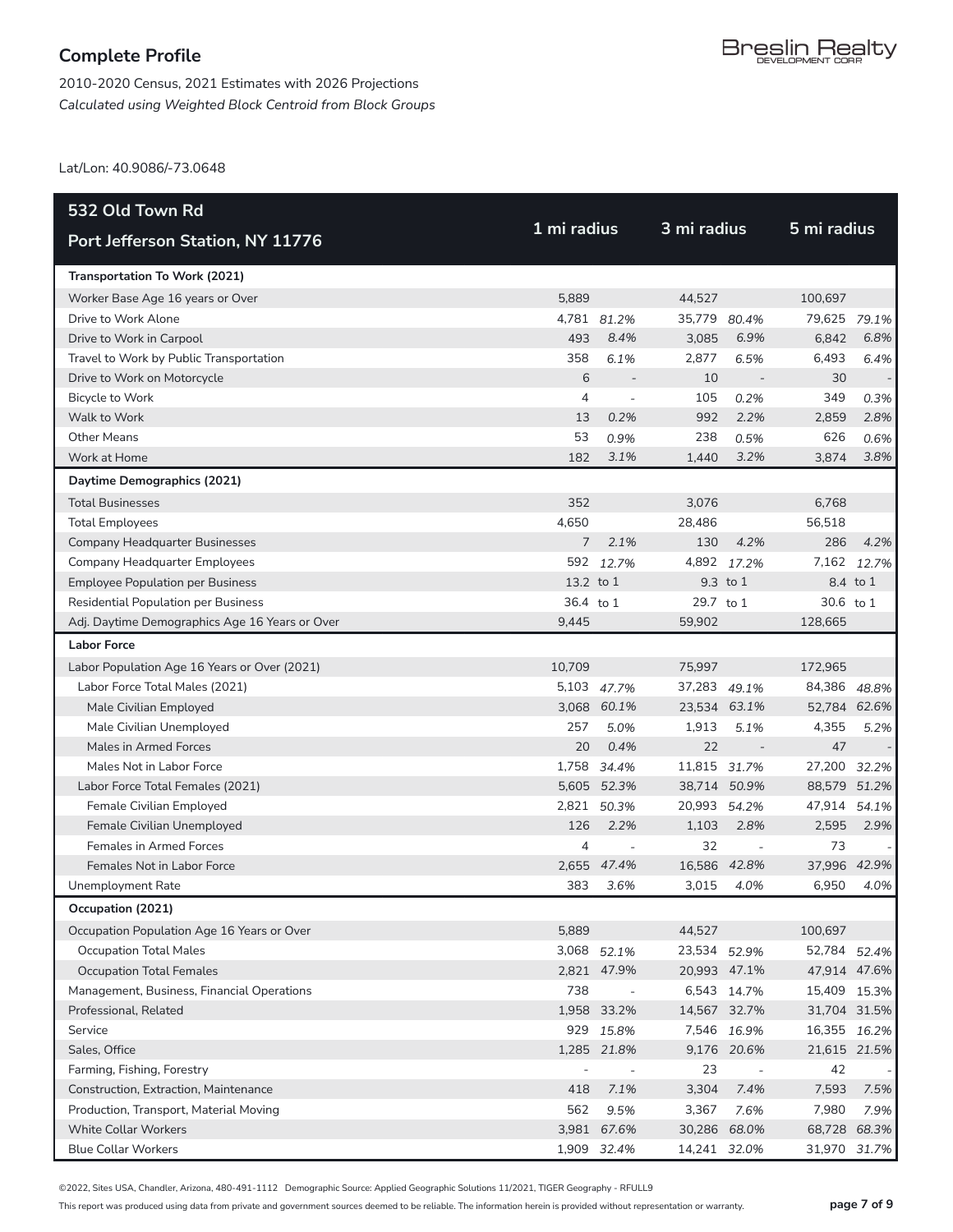2010-2020 Census, 2021 Estimates with 2026 Projections *Calculated using Weighted Block Centroid from Block Groups*

Lat/Lon: 40.9086/-73.0648

| 532 Old Town Rd                    |           |                          | 3 mi radius    |                          |              |             |  |  |
|------------------------------------|-----------|--------------------------|----------------|--------------------------|--------------|-------------|--|--|
| Port Jefferson Station, NY 11776   |           | 1 mi radius              |                |                          | 5 mi radius  |             |  |  |
| Units In Structure (2021)          |           |                          |                |                          |              |             |  |  |
| <b>Total Units</b>                 | 4,549     |                          | 28,796         |                          | 66,086       |             |  |  |
| 1 Detached Unit                    |           | 3,259 71.6%              | 23.819 82.7%   |                          | 52,802 79.9% |             |  |  |
| 1 Attached Unit                    |           | 620 13.6%                | 1,767          | 6.1%                     | 4,928        | 7.5%        |  |  |
| 2 Units                            | 88        | 1.9%                     | 840            | 2.9%                     | 1,749        | 2.6%        |  |  |
| 3 to 4 Units                       | 76        | 1.7%                     | 471            | 1.6%                     | 1,424        | 2.2%        |  |  |
| 5 to 9 Units                       | 160       | 3.5%                     | 751            | 2.6%                     | 2,289        | 3.5%        |  |  |
| 10 to 19 Units                     | 191       | 4.2%                     | 722            | 2.5%                     | 2,175        | 3.3%        |  |  |
| 20 to 49 Units                     | 90        | 2.0%                     | 470            | 1.6%                     | 1,294        | 2.0%        |  |  |
| 50 or More Units                   | 130       | 2.9%                     | 611            | 2.1%                     | 1,425        | 2.2%        |  |  |
| Mobile Home or Trailer             | 17        | 0.4%                     | 71             | 0.2%                     | 145          | 0.2%        |  |  |
| <b>Other Structure</b>             |           |                          | $\overline{a}$ |                          | 1            |             |  |  |
| Homes Built By Year (2021)         |           |                          |                |                          |              |             |  |  |
| Homes Built 2014 or later          | 39        | 0.8%                     | 429            | 1.4%                     | 1,115        | 1.6%        |  |  |
| Homes Built 2010 to 2013           | 32        | 0.7%                     | 140            | 0.5%                     | 557          | 0.8%        |  |  |
| Homes Built 2000 to 2009           |           | 553 11.6%                | 2,521          | 8.4%                     | 6,182        | 8.8%        |  |  |
| Homes Built 1990 to 1999           |           | 651 13.7%                |                | 3,227 10.7%              |              | 7,075 10.1% |  |  |
| Homes Built 1980 to 1989           | 276       | 5.8%                     | 2,752          | 9.1%                     |              | 7,179 10.2% |  |  |
| Homes Built 1970 to 1979           |           | 1,078 22.7%              |                | 6,327 21.0%              | 16,608 23.7% |             |  |  |
| Homes Built 1960 to 1969           |           | 1,465 30.8%              |                | 8,676 28.8%              | 15,743 22.5% |             |  |  |
| Homes Built 1950 to 1959           | 362       | 7.6%                     |                | 3,118 10.3%              |              | 7,706 11.0% |  |  |
| Homes Built 1940 to 1949           | 77        | 1.6%                     | 799            | 2.7%                     | 2,435        | 3.5%        |  |  |
| Homes Built Before 1939            | 98        | 2.1%                     | 1,532          | 5.1%                     | 3,634        | 5.2%        |  |  |
| Median Age of Homes                | 38.8 yrs  |                          | 41.8 yrs       |                          | 41.4 yrs     |             |  |  |
| Home Values (2021)                 |           |                          |                |                          |              |             |  |  |
| Owner Specified Housing Units      | 3,801     |                          | 24,195         |                          | 55,164       |             |  |  |
| Home Values \$1,000,000 or More    | 41        | 1.1%                     | 413            | 1.7%                     | 1,550        | 2.8%        |  |  |
| Home Values \$750,000 to \$999,999 | 89        | 2.3%                     | 1,033          | 4.3%                     | 2,634        | 4.8%        |  |  |
| Home Values \$500,000 to \$749,999 |           | 686 18.0%                |                | 4,760 19.7%              | 11,574 21.0% |             |  |  |
| Home Values \$400,000 to \$499,999 |           | 762 20.0%                |                | 6,297 26.0%              | 13,512 24.5% |             |  |  |
| Home Values \$300,000 to \$399,999 |           | 1,616 42.5%              |                | 8,236 34.0%              | 17,120 31.0% |             |  |  |
| Home Values \$250,000 to \$299,999 | 291       | 7.7%                     | 2,007          | 8.3%                     | 4,754        | 8.6%        |  |  |
| Home Values \$200,000 to \$249,999 | 48        | 1.3%                     | 571            | 2.4%                     | 1,681        | 3.0%        |  |  |
| Home Values \$175,000 to \$199,999 | 30        | 0.8%                     | 189            | 0.8%                     | 385          | 0.7%        |  |  |
| Home Values \$150,000 to \$174,999 | 73        | 1.9%                     | 179            | 0.7%                     | 519          | 0.9%        |  |  |
| Home Values \$125,000 to \$149,999 | 5         | 0.1%                     | 50             | 0.2%                     | 146          | 0.3%        |  |  |
| Home Values \$100,000 to \$124,999 | 67        | 1.8%                     | 136            | 0.6%                     | 389          | 0.7%        |  |  |
| Home Values \$90,000 to \$99,999   | $11$      | 0.3%                     | 29             | 0.1%                     | 115          | 0.2%        |  |  |
| Home Values \$80,000 to \$89,999   | 21        | 0.5%                     | 33             | 0.1%                     | 84           | 0.2%        |  |  |
| Home Values \$70,000 to \$79,999   | 13        | 0.3%                     | 29             | 0.1%                     | 136          | 0.2%        |  |  |
| Home Values \$60,000 to \$69,999   | 1         | $\overline{\phantom{a}}$ | 23             | $\overline{\phantom{a}}$ | 76           | 0.1%        |  |  |
| Home Values \$50,000 to \$59,999   | 13        | 0.3%                     | 37             | 0.2%                     | 66           | 0.1%        |  |  |
| Home Values \$35,000 to \$49,999   | 10        | 0.3%                     | 31             | 0.1%                     | 64           | 0.1%        |  |  |
| Home Values \$25,000 to \$34,999   | 8         | 0.2%                     | 25             | 0.1%                     | 57           | 0.1%        |  |  |
| Home Values \$10,000 to \$24,999   | 1         | $\overline{\phantom{a}}$ | 55             | 0.2%                     | 114          | 0.2%        |  |  |
| Home Values Under \$10,000         | 16        | 0.4%                     | 61             | 0.3%                     | 189          | 0.3%        |  |  |
| Owner-Occupied Median Home Value   | \$380,730 |                          | \$415,217      |                          | \$428,200    |             |  |  |
| Renter-Occupied Median Rent        | \$1,949   |                          | \$1,750        |                          | \$1,758      |             |  |  |

©2022, Sites USA, Chandler, Arizona, 480-491-1112 Demographic Source: Applied Geographic Solutions 11/2021, TIGER Geography - RFULL9

This report was produced using data from private and government sources deemed to be reliable. The information herein is provided without representation or warranty. **page 8 of 9**